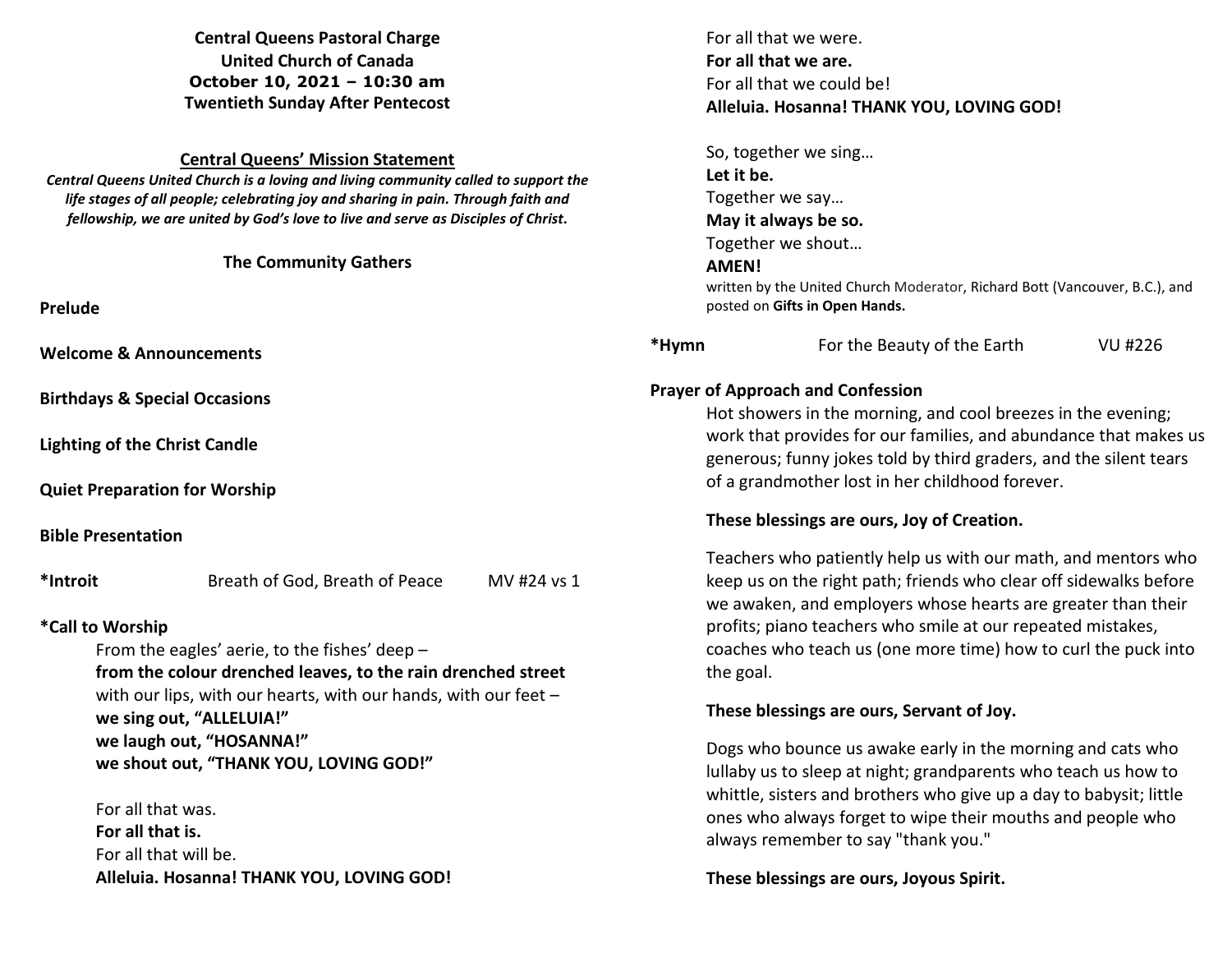| God in community, Holy in One,<br>Thanksgiving is in every word we speak.                                                                                                                                                                                                   |  |  |  |  |
|-----------------------------------------------------------------------------------------------------------------------------------------------------------------------------------------------------------------------------------------------------------------------------|--|--|--|--|
| With Jesus, we share in the ancient prayer                                                                                                                                                                                                                                  |  |  |  |  |
| <b>Responsive Psalm 126</b><br>VU #850                                                                                                                                                                                                                                      |  |  |  |  |
| *Hymn<br>Praise the Lord with the Sound of Trumpet VU #245 vs 1                                                                                                                                                                                                             |  |  |  |  |
| <b>All God's Children</b>                                                                                                                                                                                                                                                   |  |  |  |  |
| *Hymn<br>Praise the Lord with the Sound of Trumpet VU #245 vs 2                                                                                                                                                                                                             |  |  |  |  |
| <b>Presentation of Our Gifts</b>                                                                                                                                                                                                                                            |  |  |  |  |
| <b>Offertory Invitation</b>                                                                                                                                                                                                                                                 |  |  |  |  |
| For the Fruit of All Creation<br><b>Offertory</b><br>VU #227 vs 1                                                                                                                                                                                                           |  |  |  |  |
| <b>*Presentation of Offering</b>                                                                                                                                                                                                                                            |  |  |  |  |
| *Offertory Prayer<br>As you refresh us with all your gifts, God of Joy, we offer our<br>gifts so that others might be touched by your grace, fed by the<br>gifts of your creation, clothed in the generousness of your<br>compassion and embraced in your loving arms. Amen |  |  |  |  |
| <b>Listening for the Word</b>                                                                                                                                                                                                                                               |  |  |  |  |
| <b>Sacred Word</b><br>Joel 2:21-27<br><b>Matthew 6:25-33</b>                                                                                                                                                                                                                |  |  |  |  |
| Anthem<br>My Tribute                                                                                                                                                                                                                                                        |  |  |  |  |
| Sermon                                                                                                                                                                                                                                                                      |  |  |  |  |

**Reflective Music** 

## **Prayer – Prayer Litany: A Generous Harvest**

God, source of all life, the northern autumn is all around us now, beautiful in scarlet and gold. We have heard the Spirit of God in the rustling leaves and the rush of water, and we are so grateful for a generous harvest, for seeds of many kinds, sown and multiplied, for the sufficiency we enjoy.

# *Sung (Taizé):*

*Bless the Lord, my soul and bless God's holy name. Bless the Lord, my soul, who leads us into life.*

 Creator God, we are so grateful for the creation which nourishes and sustains all that lives. Renew in us the sense of its value that we may not squander its riches, or so bend it to our will that we find we have destroyed it.

# *Sung (Taizé):*

# *Bless the Lord, my soul and bless God's holy name. Bless the Lord, my soul, who leads us into life.*

 Transforming God, we cannot sow our seed with clenched fists. Help us to open our hands, to let go of grasping, that we too may scatter with hope and generosity our seeds of justice, peace and joy. So may the fruits of our harvest be for the sharing of the earth and the blessing of your love. **Amen**

 — written by Peggy M De Cuehlo (from *Bread of Tomorrow*, edited by Janet Morley, SPCK/Christian Aid), abridged.

# **Responding to the Word**

| *Hymn      | <b>Great Is Thy Faithfulness</b>                              | VU #288 |
|------------|---------------------------------------------------------------|---------|
| *Blessing* |                                                               |         |
|            | Go now, rejoicing!                                            |         |
|            | God has done wonderous things for us!                         |         |
|            | Go, to welcome friends and family to your table.              |         |
|            | Christ would have you include the stranger, as well.          |         |
|            | Go, with glad and open hearts into the world,                 |         |
| to all.    | where the spirit will work beside us, giving hope and courage |         |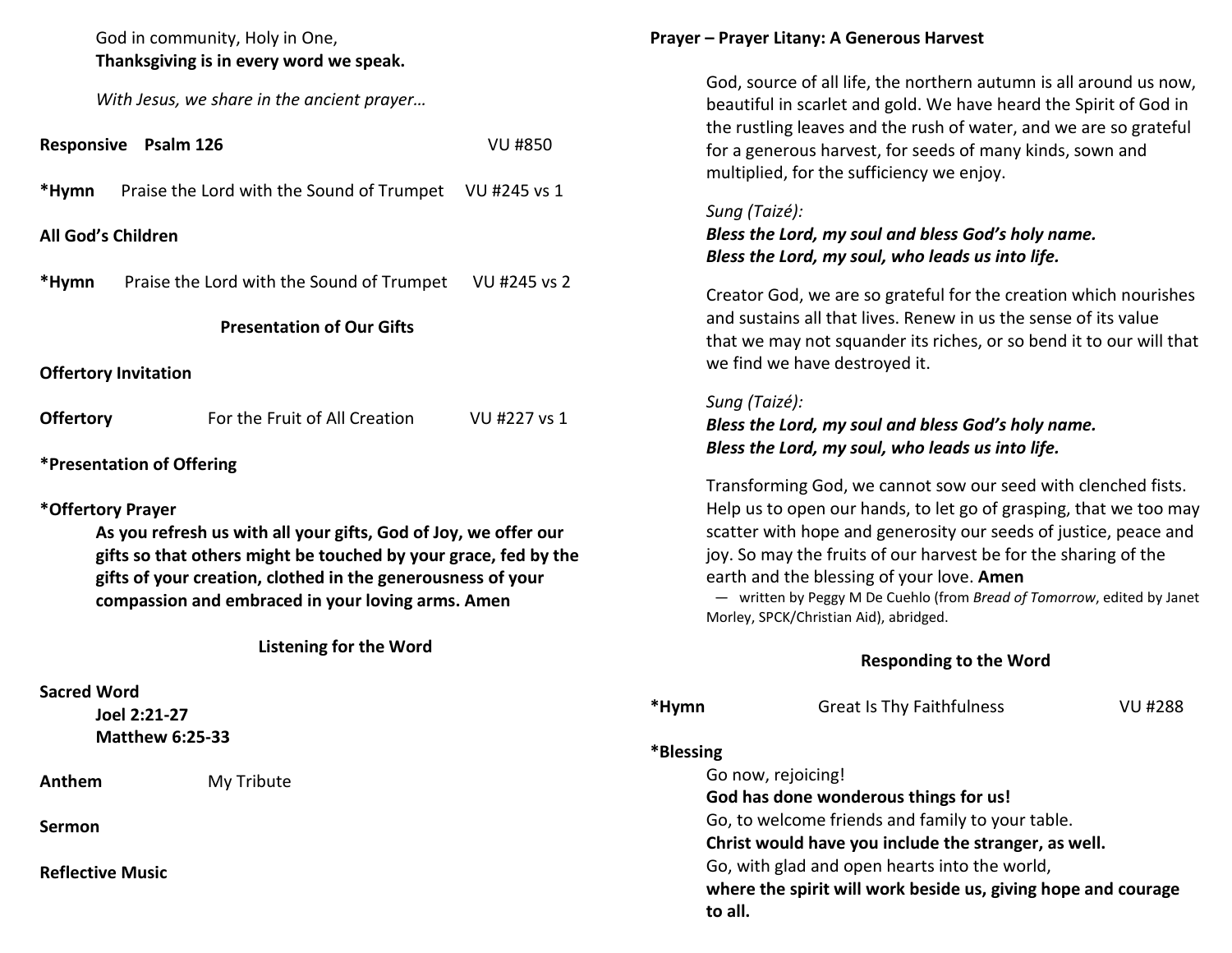\***Choral Benediction** Hallelujah, Hallelujah, Give Thanks VU #179 Chorus

# **Postlude**

 **\*** Please stand as you are able

| <b>Ministers</b><br><b>Clergy</b> | All of us<br><b>Rev Greg Davis</b> |
|-----------------------------------|------------------------------------|
| <b>Office Hours</b>               | Tuesday, Wednesday & Thursday      |
|                                   | $9$ am $-12$ pm                    |
| Office Phone                      | 902-964-2291                       |
| Email                             | minister@cquc.ca                   |
| <b>Ministry of Music</b>          | <b>Kirk Neville</b>                |
| Website                           | https://cquc.ca/index.htm          |
| Phone                             | 902-786-9222                       |
| Email                             | nevillevurry1@hotmail.com          |
| <b>Church Office</b>              |                                    |
| Office Hours                      | Wednesday & Thursday               |
|                                   | $9$ am $-12$ pm                    |
| Phone                             | 902-964-2221                       |
| Email                             | office@cquc.ca                     |

**A Warm Welcome to All** – We are delighted you've joined us. May God's word today strengthen your faith, inspire curiosity and learning, and motivate your service of others. All are welcome.

**Today's Bulletins** are place in loving memory of Leith Andrews. Lovingly remembered by Ann and family.

**Sympathies** are extended to Jeanette Plomp and her family on the loss of Jeanette's mother, Frances Pluigers.

# **Life and Work of Our Church**

**Greg's Office Hours:** Tuesday, Wednesday and Thursday from 9 am – 12 pm. If anyone is in the hospital or would like a visit from Greg, please call him at 902-964-2291. If you wish to meet with Greg outside the scheduled hours, please call 902-964-2291 or email minister@cquc.ca for an appointment.

**A Walk on the Wild Side** – Would you like to learn more Uppity Women of the Bible? Starting next Thursday, October 14<sup>th</sup>, at 10 am, join Greg in the church parlour for a seven week journey as you explore the first uppity woman – Ruth!!

**In-Church Services:** Registration is **required**. To register, please call 902-964-2221 or email office@cquc.ca. Masks are **required.** If you are registering **after 12 pm Thursday**, please text or call Velda at 902-940- 7674.

**FundScrip** –Next order date will be October 17<sup>th</sup>. You can reach Janet by email (*jhowes1969@gmail.com*) or by phone (902-393-1527). Ordering will be every 2 weeks. E-transfers accepted.

**E-Transfers** – Central Queens United Church is set up to accept E-Transfers. If you wish to give your offerings through E-Transfer, please send via email to veldabertram@gmail.com.

**Weekly Bulletins** can be sponsored by you in celebration or remembrance of a loved one. There is a signup sheet on the table at the back of the sanctuary. Cost is \$20.00.

**Scent-Free** – *"No scents makes good sense."* Recognizing that some of our church attendees have sensitivity and/or allergic reactions to various fragrant products, you are asked not to use scented products. Thank you for your cooperation so that everyone can attend our church.

**Central Queens Emmaus Walkers** – Come join us as we walk and chat every Thursday at 12 pm. Be sure to check Facebook each week to see where we will be meeting. All are welcome.

**Bookworms United** – Our next meeting will be on Wednesday, October  $27<sup>th</sup>$ , at 10:30 am in the church parlour. To sign out a copy of the book **Run, Hide, Repeat, a Memoir of a Fugitive Childhood**, written by Pauline Dakin, please go to the office. For more information, please contact Liz Spangler at spangler@upei.ca.



*Over . . .*